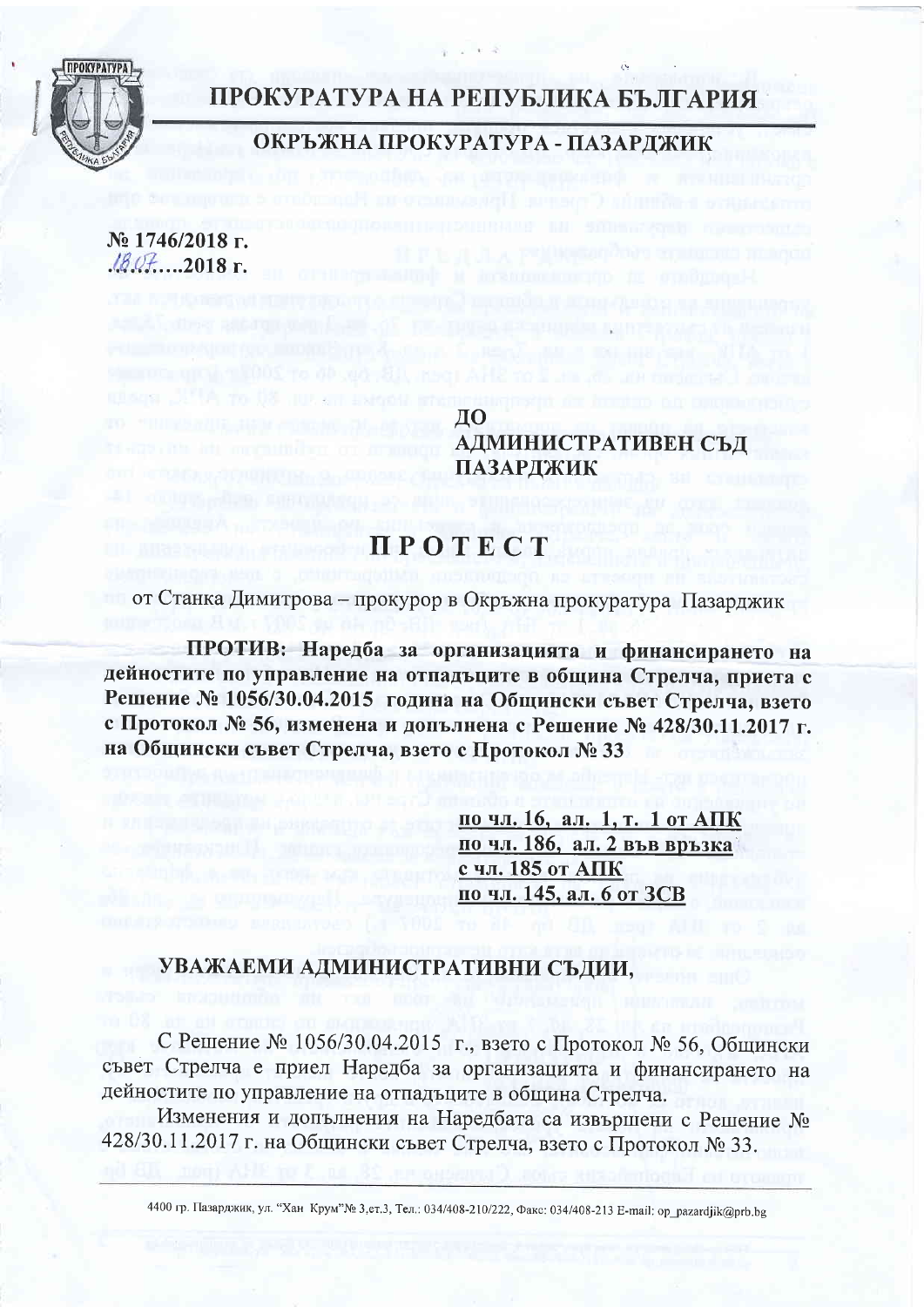правомощията по надзора изпълнение на  $3a$ законност, B. осъществяван от Прокуратурата по отношение на актовете на общинския съвет, установих съществен пропуск, предвид което правя настоящето изложение пред Вас, като Ви сезирам с искане за отмяна на Наредба за организацията и финансирането на дейностите по управление на отпальните в обшина Стрелча. Приемането на Наредбата е извършено при съществено нарушение на административнопроизводствените правила, поради следните съображения:

Наредбата за организацията и финансирането на дейностите по управление на отпадъците в община Стрелча е подзаконов нормативен акт, излаван от съответния общински съвет-чл. 76, ал. 3 във връзка с чл. 75, ал. 1 от АПК във връзка с чл. 7, ал. 2 и чл. 8 от Закона за нормативните актове. Съгласно чл. 26, ал. 2 от ЗНА (ред. ДВ, бр. 46 от 2007 г.), приложим субсидиарно по силата на препращащата норма на чл. 80 от АПК, преди внасянето на проект на нормативен акт за издаване или приемане от компетентния орган, съставителят на проекта го публикува на интернет страницата на съответната институция заедно с мотивите, съответно доклада, като на заинтересованите лица се предоставя най- малко 14дневен срок за предложения и становища по проекта. Анализът на цитираната правна норма налага извод, че изброените задължения на съставителя на проекта са предвидени императивно, с цел гарантиране принципите на обоснованост, стабилност, откритост и съгласуваност по смисъла на чл. 26, ал. 1 от ЗНА (ред. ДВ, бр. 46 от 2007 г.). В настоящия случай е нарушено изискването на чл. 26, ал. 2 от ЗНА в посочената погоре редакция, тъй като проектът за приемане на Наредбата, извършено с Решение № 1056/30.04.2015 г. на Общински съвет Стрелча не е публикуван по надлежния ред, ведно с мотивите към него. В случая не е изпълнено залължението за обявяване на проекта за приемане на подзаконовия нормативен акт- Наредба за организацията и финансирането на дейностите по управление на отпадъците в община Стрелча, ведно с мотивите, което е довело до ограничаване на възможностите за отправяне на предложения и становища от страна на заинтересованите лица. Изискването  $3a$ публикуване на проекта, ведно с мотивите към него, не е формално изискване, а строго регламентирана процедура. Нарушението на чл. 26, ал. 2 от ЗНА (ред. ДВ бр. 46 от 2007 г.) съставлява самостоятелно основание за отмяна на акта като незаконосъобразен.

Още повече, при приемането на Наредбата, не са налице дори и мотиви, налагащи приемането на този акт на общинския съвет. Разпоредбата на чл. 28, ал. 2 от ЗНА, приложима по силата на чл. 80 от АПК, изрично и изчерпателно сочи съдържанието на мотивите към проекта за нормативен акт- причините, които налагат приемането му, целите, които се поставят, финансовите и други средства, необходими за прилагането на новата уредба, очакваните резултати от прилагането, включително финансовите, ако има такива и анализ за съответствие с правото на Европейския съюз. Съгласно чл. 28, ал. 3 от ЗНА (ред. ДВ бр.

 $\overline{2}$